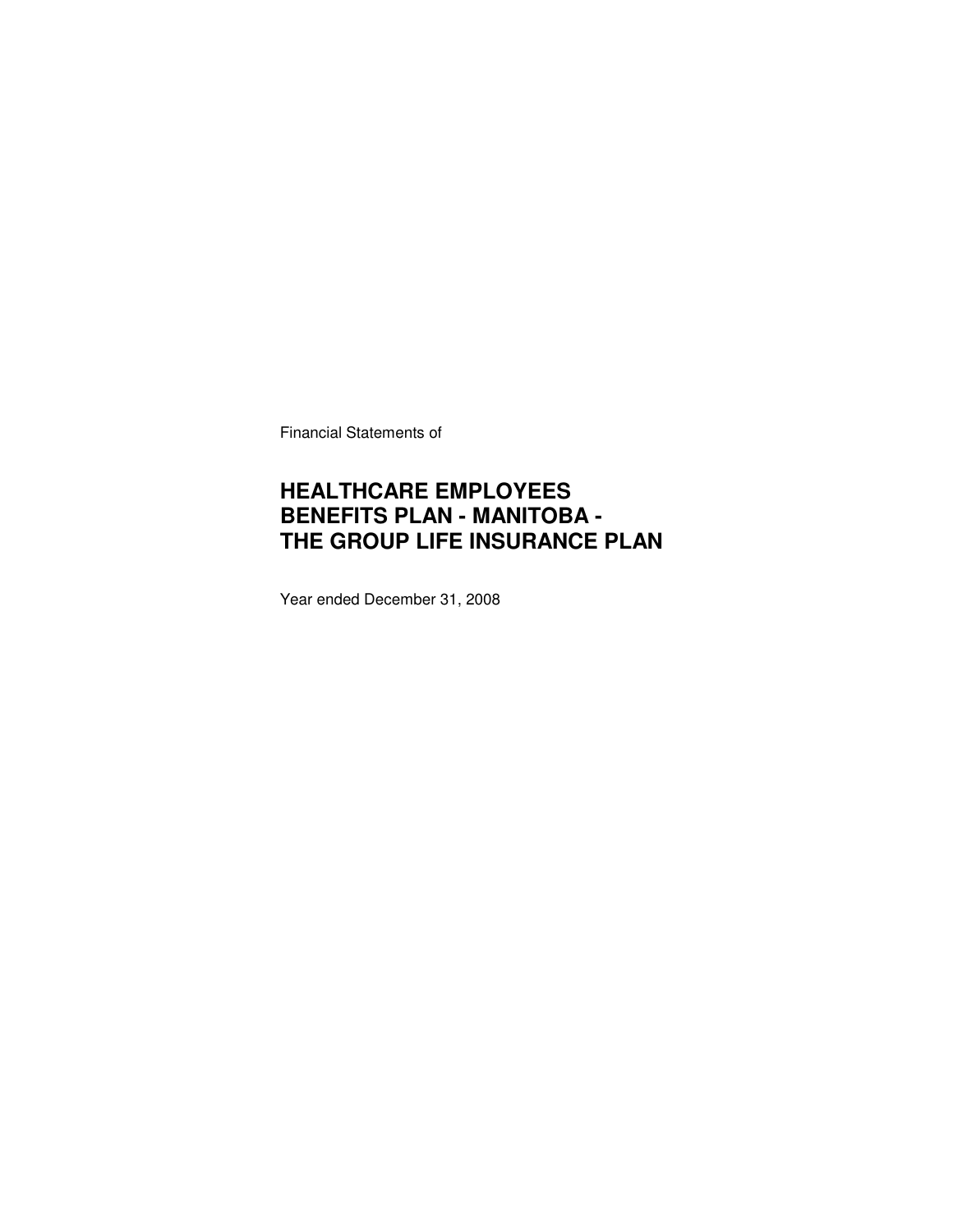

**KPMG LLP**<br>
Chartered Accountants<br>
Chartered Accountants<br>
Tax (204) 957-0808 **Chartered Accountants**<br>Suite 2000 - One Lombard Place Winnipeg MB R3B 0X3 Canada

Internet www.kpmg.ca

### **AUDITORS' REPORT**

To the Board of Trustees of Healthcare Employees Benefits Plan - Manitoba - The Group Life Insurance Plan

We have audited the statement of net assets of Healthcare Employees Benefits Plan - Manitoba - The Group Life Insurance Plan as at December 31, 2008 and the statement of changes in net assets for the year then ended. These financial statements are the responsibility of the Plan's management. Our responsibility is to express an opinion on these financial statements based on our audit.

We conducted our audit in accordance with Canadian generally accepted auditing standards. Those standards require that we plan and perform an audit to obtain reasonable assurance whether the financial statements are free of material misstatement. An audit includes examining, on a test basis, evidence supporting the amounts and disclosures in the financial statements. An audit also includes assessing the accounting principles used and significant estimates made by management, as well as evaluating the overall financial statement presentation.

In our opinion, these financial statements present fairly, in all material respects, the net assets of the Plan as at December 31, 2008 and the changes in its net assets for the year then ended in accordance with Canadian generally accepted accounting principles.

Signed "**KPMG LLP**"

Chartered Accountants

Winnipeg, Canada May 20, 2009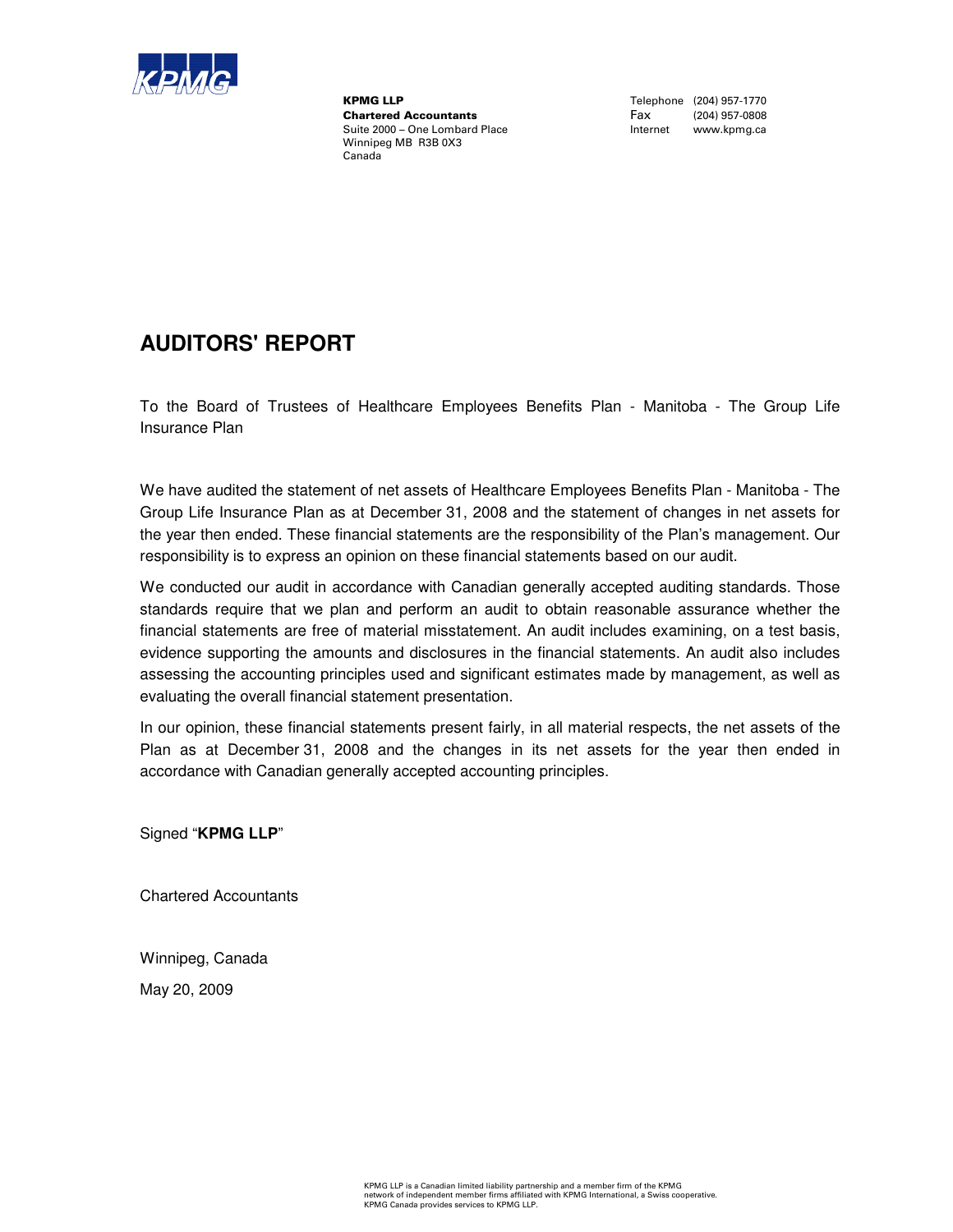**Statement of Net Assets** 

#### December 31, 2008, with comparative figures for 2007

|                                                                   |    | <b>Active Plan</b>      | Paid-up Plan           | 2008<br>Total            | 2007<br>Total            |
|-------------------------------------------------------------------|----|-------------------------|------------------------|--------------------------|--------------------------|
| <b>Assets</b>                                                     |    |                         |                        |                          |                          |
| Cash                                                              | S. | 1,022,274               | \$<br>30,324           | \$<br>1,052,598          | \$<br>1,051,598          |
| Premiums receivable                                               |    | 546,955                 |                        | 546.955                  | 482,551                  |
| Investments, at market value<br>(note $4$ ):                      |    |                         |                        |                          |                          |
| Equity pooled funds<br>Bond pooled funds                          |    | 8.388.177<br>18.886.413 | 5,270,864<br>3,382,692 | 13,659,041<br>22,269,105 | 13,348,533<br>24.696.567 |
| Prepaid expenses                                                  |    | 3,075                   |                        | 3.075                    | 3,515                    |
| Due to/from plans                                                 |    | 290.448                 | (290, 448)             |                          |                          |
| Due from The Great-West Life<br>Assurance Company (note 5)        |    | 536,796                 |                        | 536,796                  | 1,898,908                |
| Capital assets (note 6)                                           |    | 520                     |                        | 520                      | 24,579                   |
|                                                                   | \$ | 29,674,658              | \$<br>8,393,432        | \$<br>38,068,090         | \$<br>41,506,251         |
| <b>Liabilities and Net Assets</b><br>Premiums payable and accrued |    |                         |                        |                          |                          |

|                                                                  | S  | 29,674,658 | \$<br>8,393,432 | s. | 38,068,090 | \$<br>41,506,251 |
|------------------------------------------------------------------|----|------------|-----------------|----|------------|------------------|
|                                                                  |    | 15,766,684 | 1.005.577       |    | 16,772,261 | 21.494.342       |
| Unrestricted fund                                                |    | 8,966,164  | 105,577         |    | 9,071,741  | 13,969,763       |
| Internally restricted funds<br>(note 9)                          |    | 6,800,000  | 900,000         |    | 7,700,000  | 7,500,000        |
| Capital fund                                                     |    | 520        |                 |    | 520        | 24,579           |
| Net assets represented by:                                       |    |            |                 |    |            |                  |
|                                                                  |    | 13,907,974 | 7,387,855       |    | 21,295,829 | 20,011,909       |
|                                                                  |    | 12,526,000 | 7,381,000       |    | 19,907,000 | 18,748,000       |
| <b>IBNR</b>                                                      |    | 1,382,000  |                 |    | 1,382,000  | 1,485,000        |
| Disability life waiver                                           |    | 11,144,000 |                 |    | 11.144,000 | 10,332,000       |
| Obligations for (note 8):<br>Future paid-up insurance            |    |            | 7,381,000       |    | 7,381,000  | 6,931,000        |
| Due to Healthcare Employees<br>Pension Plan - Manitoba (note 11) |    | 15,249     |                 |    | 15,249     | 17,358           |
| Premiums payable and accrued<br><b>liabilities</b>               | \$ | 1,366,725  | \$<br>6.855     | \$ | 1,373,580  | \$<br>1.246,551  |

See accompanying notes to financial statements.

Approved by the Trustees: Chair ron

Brian *Ellis*vice-Chair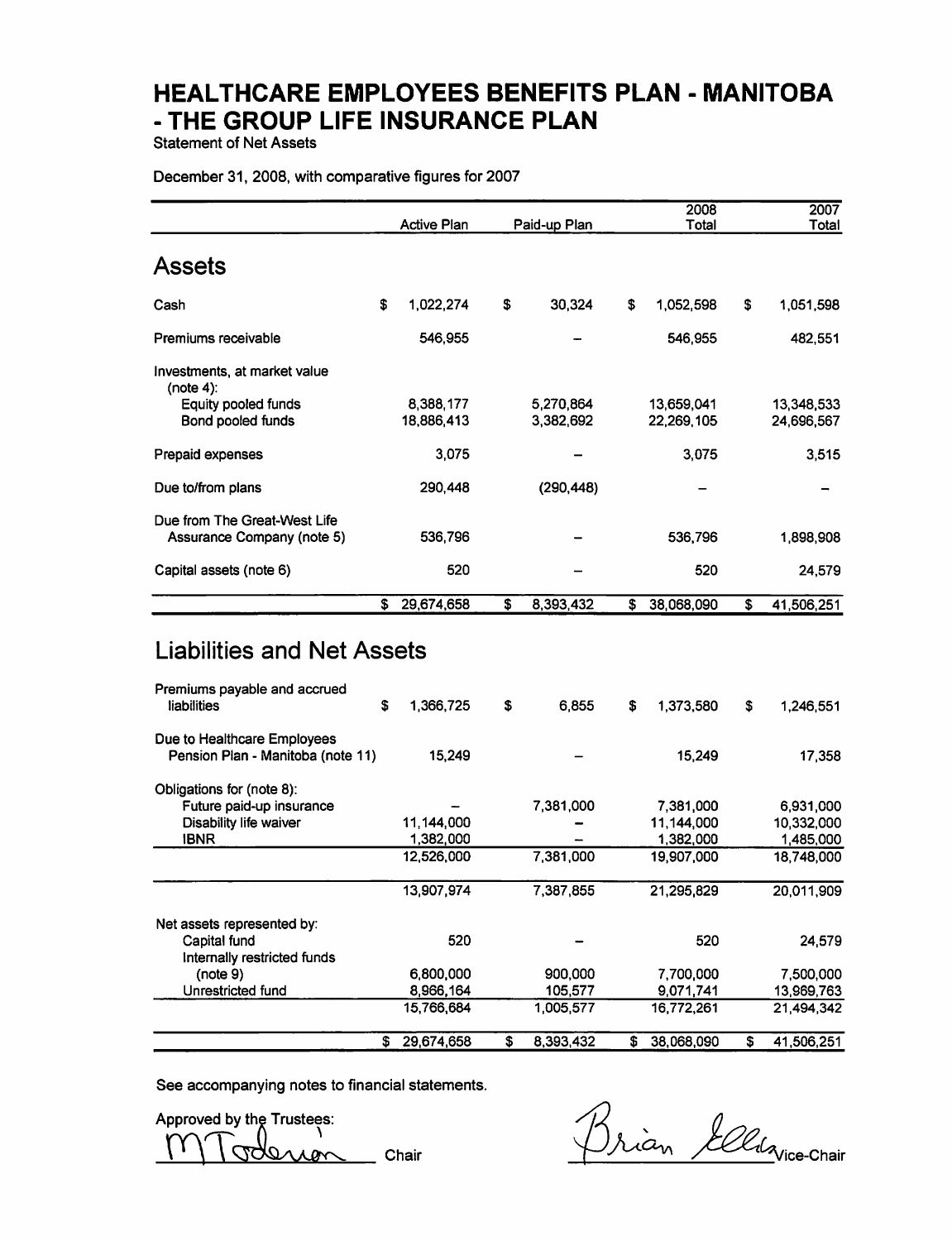Statement of Changes in Net Assets

Year ended December 31, 2008, with comparative figures for 2007

|                                  |                    |                  | 2008             | 2007             |
|----------------------------------|--------------------|------------------|------------------|------------------|
|                                  | <b>Active Plan</b> | Paid-up Plan     | Total            | Total            |
| Increases:                       |                    |                  |                  |                  |
|                                  |                    |                  |                  |                  |
| Premiums                         | 8,639,334<br>\$    | \$               | 8,639,334<br>\$  | 8,028,075<br>\$  |
| Investment income (loss)         | (1,442,398)        | (1,602,502)      | (3,044,900)      | 968,533          |
|                                  | 7,196,936          | (1,602,502)      | 5,594,434        | 8,996,608        |
| Decreases:                       |                    |                  |                  |                  |
| Claims incurred                  | 7,883,330          | 229,385          | 8,112,715        | 5,970,829        |
| Amortization of capital assets   | 24,059             |                  | 24,059           | 24,059           |
| Administrative - HEBP (note 11)  | 301,497            | 15,868           | 317,365          | 299,158          |
| Administrative and interest -    |                    |                  |                  |                  |
| Great-West Life                  | 410,858            | 10,757           | 421,615          | 334,759          |
|                                  |                    |                  |                  |                  |
| Stop loss premiums [note 10(d)]  | 183,000            |                  | 183,000          | 165,558          |
| Investment manager fees          | 79,152             | 19,609           | 98,761           | 99,027           |
|                                  | 8,881,896          | 275,619          | 9,157,515        | 6,893,390        |
| Net increase (decrease) prior to |                    |                  |                  |                  |
| changes in obligations           | (1,684,960)        | (1,878,121)      | (3,563,081)      | 2,103,218        |
| Changes in obligations for:      |                    |                  |                  |                  |
| Disability life waiver           | (812,000)          |                  | (812,000)        | (1,812,000)      |
| Future paid-up insurance         |                    | (450,000)        | (450,000)        | 915,000          |
| <b>IBNR</b>                      | 103,000            |                  | 103,000          | (1,485,000)      |
|                                  |                    |                  |                  |                  |
| Decrease in net assets           | (2,393,960)<br>\$  | (2,328,121)<br>S | (4,722,081)<br>S | \$<br>(278, 782) |

|                                                      | <b>Active Plan</b> | Unrestricted<br>fund<br>Paid-up Plan | Internally<br>restricted<br>fund | Capital<br>fund | 2008<br>Total     | 2007<br>Total |
|------------------------------------------------------|--------------------|--------------------------------------|----------------------------------|-----------------|-------------------|---------------|
| Net assets, beginning of<br>year                     | $$11,736,065$ \$   | 2,233,698 \$                         | 7.500.000                        | \$ 24.579       | \$21,494,342      | \$21.773.124  |
| Decrease in net assets                               | (2,369,901)        | (2,328,121)                          |                                  | (24, 059)       | (4,722,081)       | (278, 782)    |
| Transfer for internally restricted<br>funds (note 9) | (400,000)          | 200.000                              | 200,000                          |                 |                   |               |
| Net assets, end of year                              | 8,966,164 \$       | 105.577<br>\$                        | 7.700.000                        | 520             | 16,772,261<br>\$. | \$21,494,342  |

See accompanying notes to financial statements.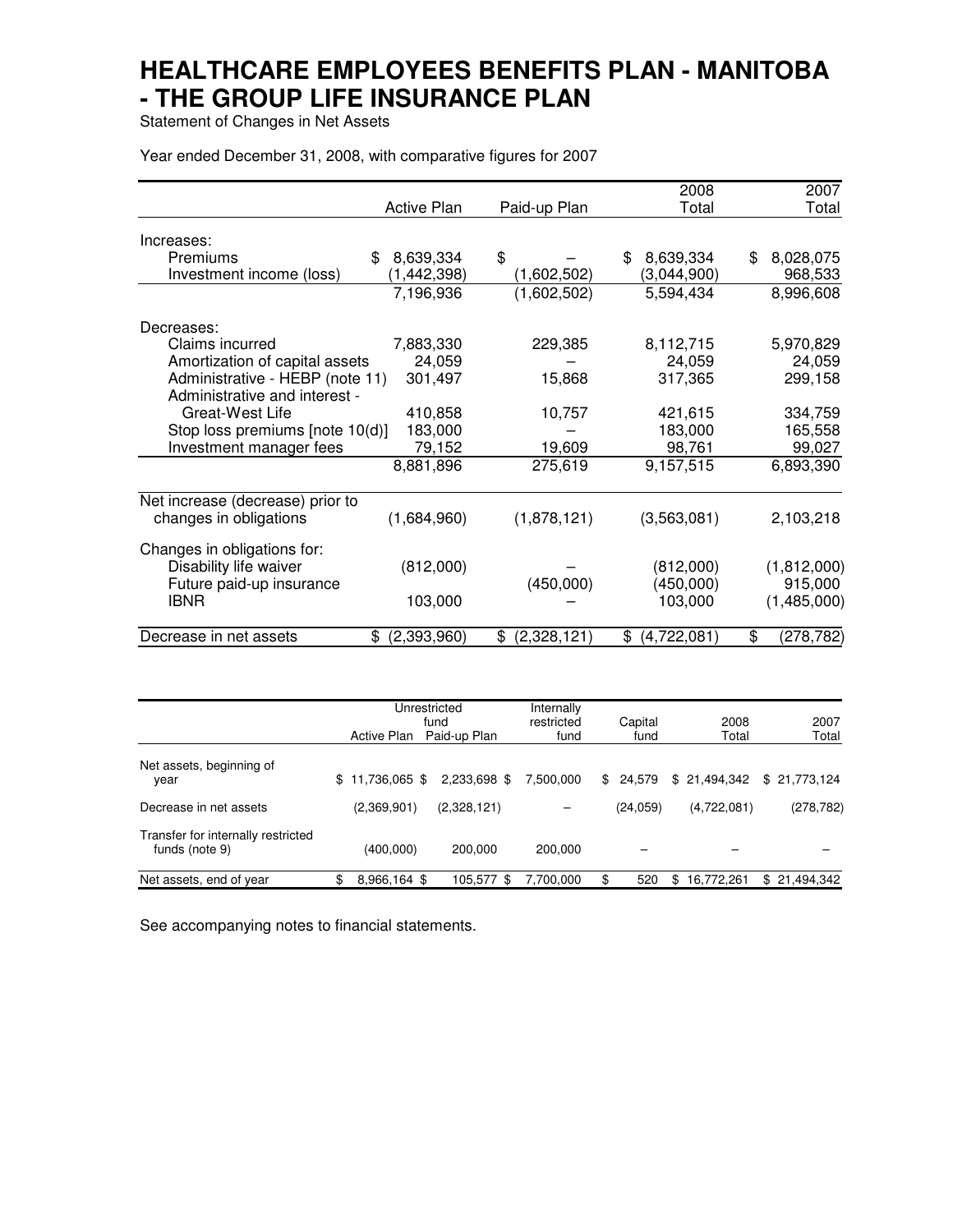Notes to Financial Statements

Year ended December 31, 2008

#### **1. General:**

The Healthcare Employees Benefits Plan - Manitoba (HEBP) is a jointly trusteed, not-for-profit organization which includes the group life insurance plan (the Plan) for healthcare employees in Manitoba.

The Plan is registered as a health and welfare trust under the *Income Tax Act* and is not subject to income taxes.

The group life insurance plan is a not-for-profit plan which provides basic, dependent and family life insurance and accidental death and dismemberment benefits to participating employees. The group life insurance plan is comprised of two plans: the Active Plan and the Paid-up Plan (the Plans). The Active Plan began January 1, 1983 and serves those employees who joined subsequent to that date. The Paid-up Plan is for a closed group of employees who were part of the plan prior to January 1, 1983. Claims administration for these plans is provided by The Great-West Life Assurance Company (Great-West Life).

### **2. Significant accounting policies:**

(a) Basis of preparation:

These financial statements are prepared on a going concern basis and present the aggregate financial position of the Plan as a separate financial reporting entity, independent of the participating employers and members. Only the assets and obligations to members eligible to participate in the Plan have been included in these financial statements. These financial statements do not portray the funding requirements of the Plan or the benefit security of the individual plan members.

(b) Fund accounting:

Assets, liabilities, revenues and expenses related to the Plan's capital assets are recorded in the Capital Fund. The Internally Restricted Fund represents amounts restricted by the Board of Trustees for contribution stabilization and investment fluctuations. All other assets, liabilities, revenues and expenses are reported in the Unrestricted Fund.

(c) Investments:

The equity pooled funds and bond pooled funds are recorded at market values established by the respective fund trustee.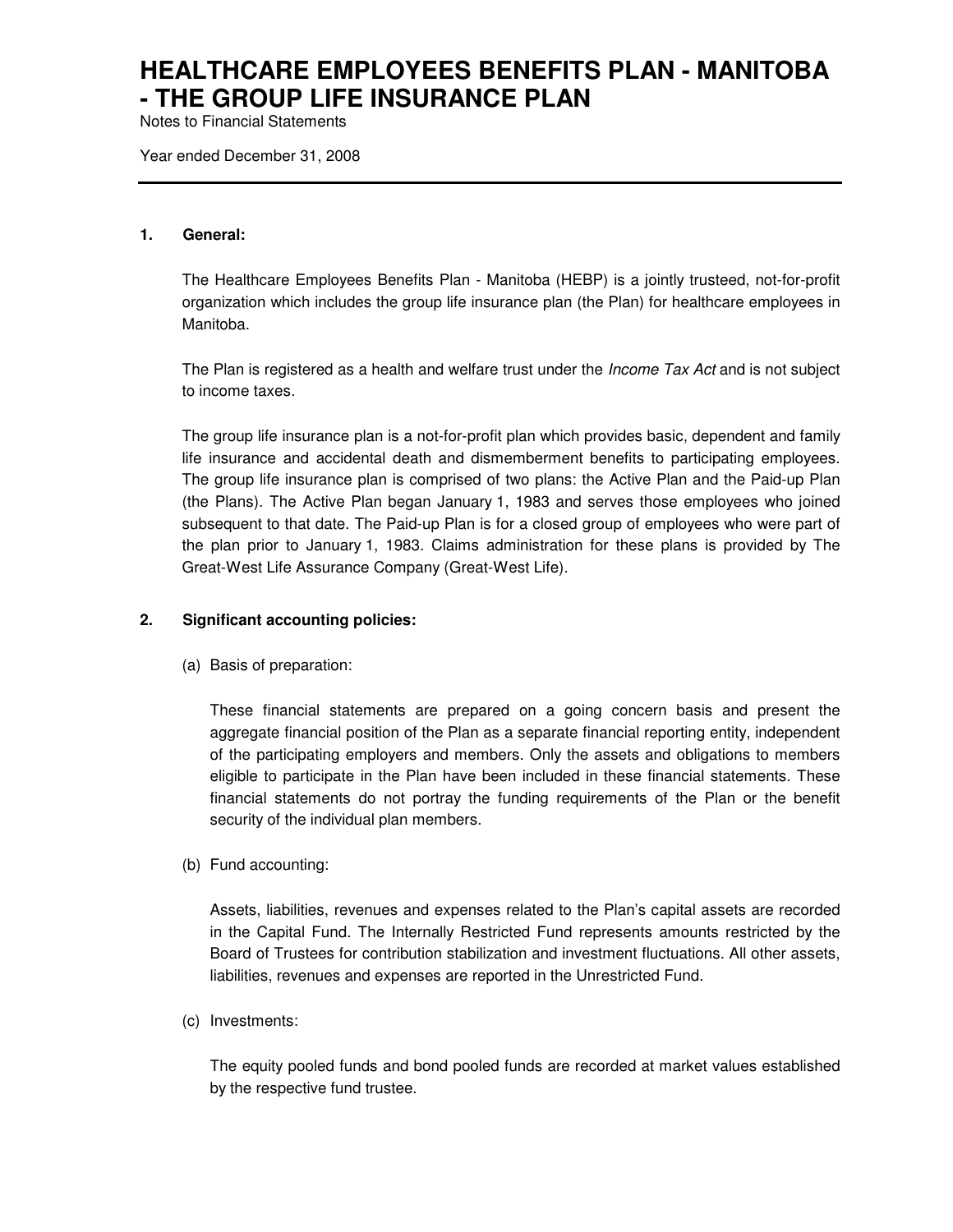Notes to Financial Statements (continued)

Year ended December 31, 2008

### **2. Significant accounting policies (continued):**

(d) Capital assets:

Capital assets are recorded at cost less accumulated amortization. Repairs and maintenance costs are charged to expense. Betterments which extend the estimated useful life of an asset are capitalized. When a capital asset no longer contributes to the Plan's ability to provide services, its carrying amount is written-down to its residual value. Capital assets, which include computer projects in progress, will be amortized on a straight-line basis over three years as the projects are completed. Amortization expense is reported in the Capital Fund.

(e) Premiums:

Premiums recorded in the statement of changes in net assets include the employees' and employers' share of the premiums required for the group life insurance coverage. Premiums are recorded on an accrual basis.

(f) Foreign currency transactions and balances:

Assets and liabilities denominated in foreign currency are translated into Canadian dollars at the exchange rate prevailing at the financial statement date. Revenues and expenses denominated in foreign currencies are translated at the exchange rate prevailing at the transaction date.

(g) Investment income:

Investment income includes interest and dividend income as well as realized and unrealized gains and losses on investments during the year. Investment income has been accrued as reported by the issuer of the pooled funds.

(h) Transaction costs:

Transaction costs are incremental costs directly attributable to the acquisition, issue or disposal of a financial asset or financial liability. Transaction costs incurred are expensed and included in investment income.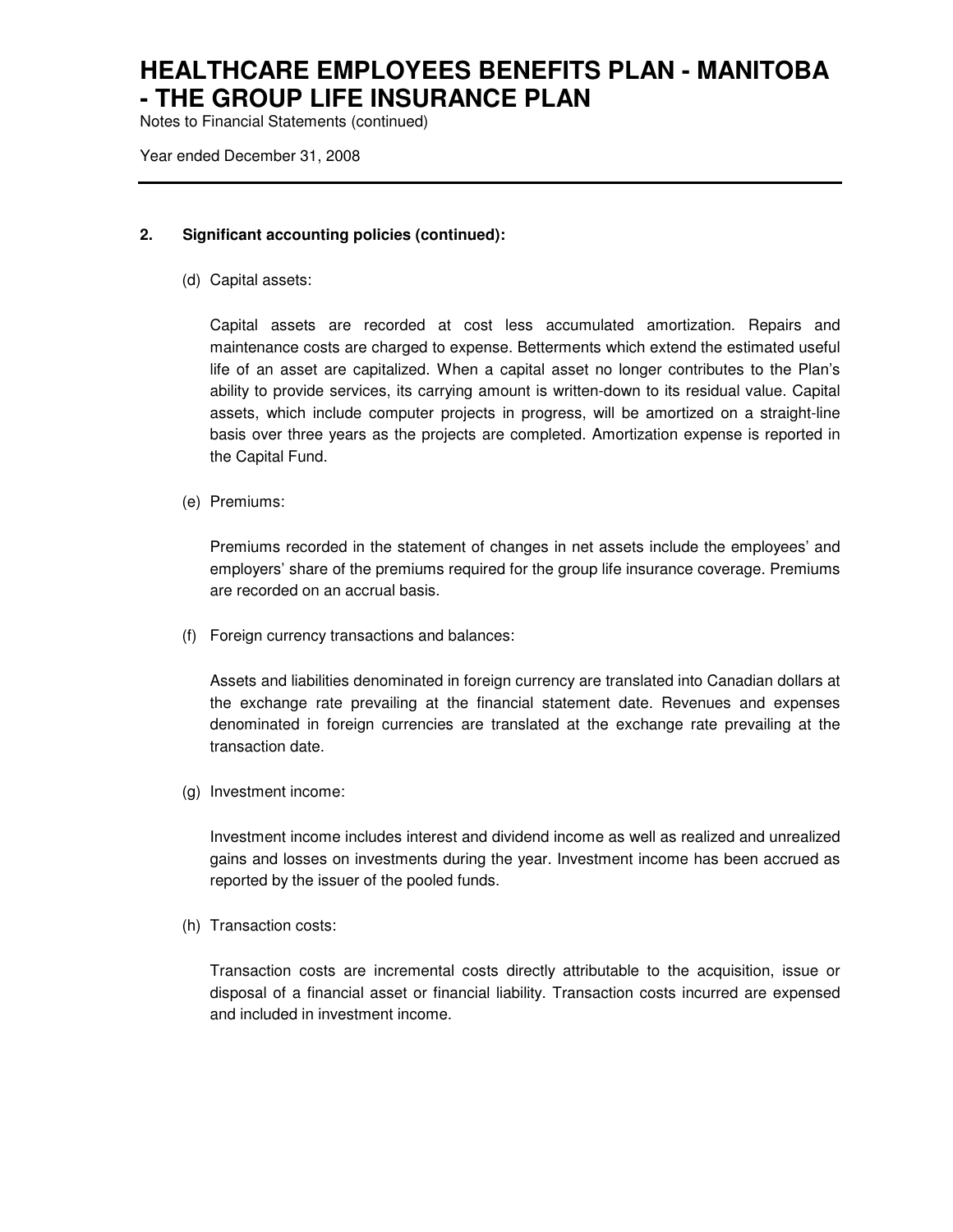Notes to Financial Statements (continued)

Year ended December 31, 2008

### **2. Significant accounting policies (continued):**

(i) Use of estimates:

The preparation of financial statements requires management to make estimates and assumptions that affect the reported amounts of assets and liabilities, the disclosure of contingent assets and liabilities at the date of the financial statements and the reported amounts of increases and decreases in net assets during the year. Actual results could differ from those estimates.

### **3. Change in accounting policy:**

On January 1, 2008, the Plan adopted two new accounting standards: Handbook Section 3862, Financial Instruments - Disclosures, and Handbook Section 3863, Financial Instruments - Presentation.

Sections 3862 and 3863 replace Handbook Section 3861, Financial Instruments - Disclosure and Presentation, revising and enhancing its disclosure requirements, and carrying forward unchanged its presentation requirements. These new sections place increased emphasis on disclosures about the nature and extent of risks arising from financial instruments and how the entity manages those risks.

The revised and enhanced disclosures with respect to these standards are included in note 10 to the financial statements.

### **4. Investments:**

|                     | Active       | Paid-up   | 2008         | 2007         |
|---------------------|--------------|-----------|--------------|--------------|
|                     | plan         | plan      | Total        | Total        |
| Equity pooled funds | 8,388,177    | 5,270,864 | \$13,659,041 | \$13,348,533 |
| Bond pooled funds   | 18,886,413   | 3,382,692 | 22,269,105   | 24,696,567   |
|                     | \$27,274,590 | 8,653,556 | \$35,928,146 | \$38,045,100 |

The investments of the Plan are in equity and bond pooled funds which yielded rates of return as follows: Active Plan – negative return of 5.2 percent (2007 – positive return of 2.4 percent), Paid-up Plan – negative return of 15.6 percent (2007 – positive return of 2.7 percent).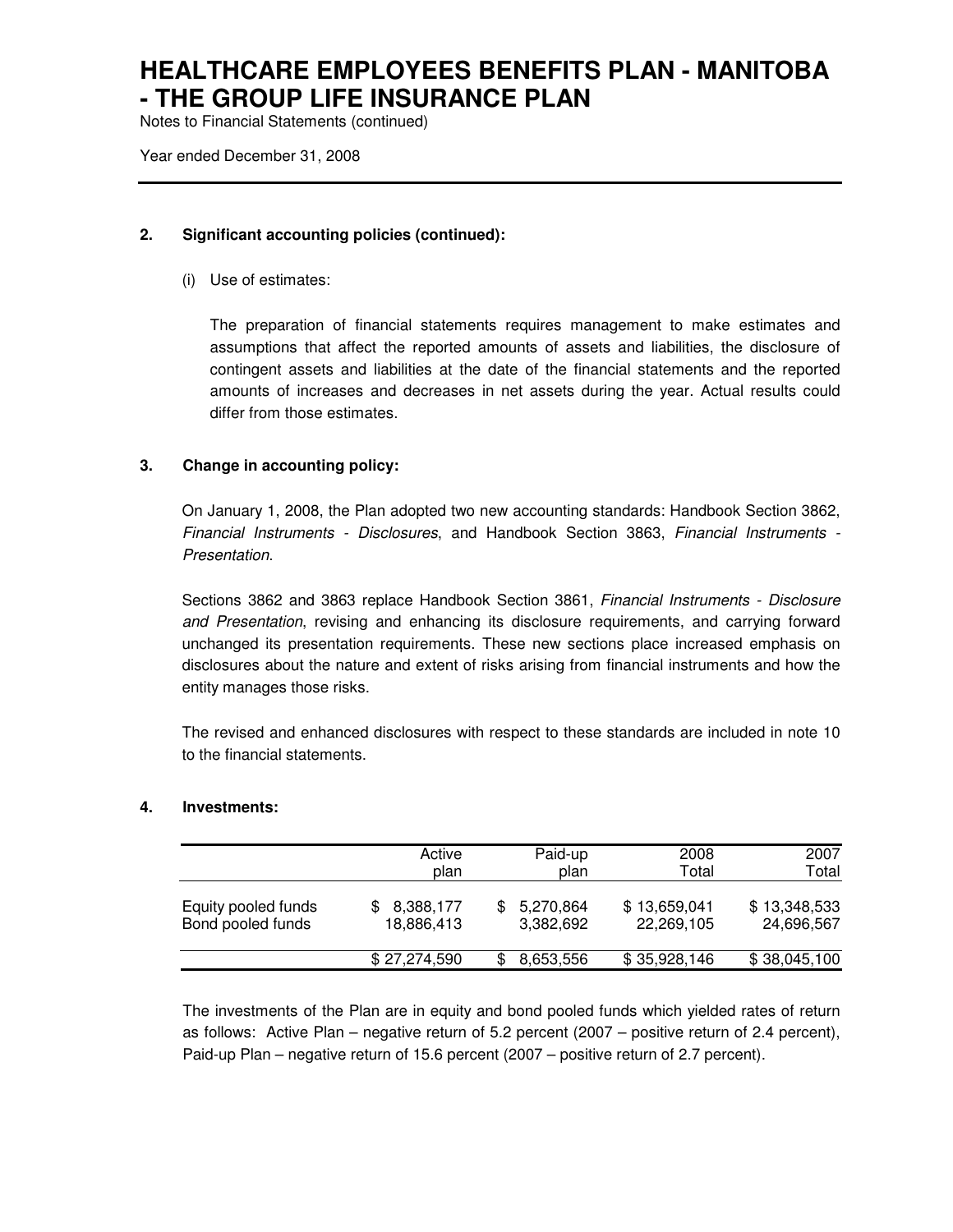Notes to Financial Statements (continued)

Year ended December 31, 2008

### **5. Due from The Great-West Life Assurance Company:**

The amount due from The Great-West Life Assurance Company represents funds held by The Great-West Life Assurance Company as a reserve for claim fluctuations and accumulated annual claims experience.

Interest was earned on the amount due from The Great-West Life Assurance Company ranging from 0.9 percent to 2.9 percent (2007 - 0.8 percent to 2.8 percent).

### **6. Capital assets:**

|                                    |              |   |              | 2008      | 2007         |
|------------------------------------|--------------|---|--------------|-----------|--------------|
|                                    |              |   | Accumulated  | Net book  | Net book     |
|                                    | Cost         |   | amortization | value     | value        |
| Computer projects<br>- Active Plan | \$<br>72.177 | S | 71.657       | \$<br>520 | \$<br>24.579 |

In fiscal 2008, nil (2007 - \$1,561) was transferred from Unrestricted Fund to the Capital Fund for the computer projects.

### **7. Role of the actuaries:**

The actuaries have been appointed pursuant to the Trust Agreement. With respect to the preparation of financial statements, the actuaries have been engaged to carry out estimations of the Plan's future paid-up insurance, disability life waiver and IBNR obligations to the members. The estimations are made in accordance with accepted actuarial practice and reported thereon to the Board of Trustees. In performing the estimation of the liabilities, which are by their nature inherently variable, assumptions are made as to the investment rate of return, mortality, retirement and termination rates and salary increments in the future.

### **8. Obligations for:**

(a) Future paid-up insurance:

The computation of the obligation for future paid-up insurance is performed at least every three years by an independent actuary. The most recent actuarial valuation indicated that at December 31, 2008 the assets of the Paid-up Plan exceeded the actuarially computed liability for future obligations by approximately \$1.0 million.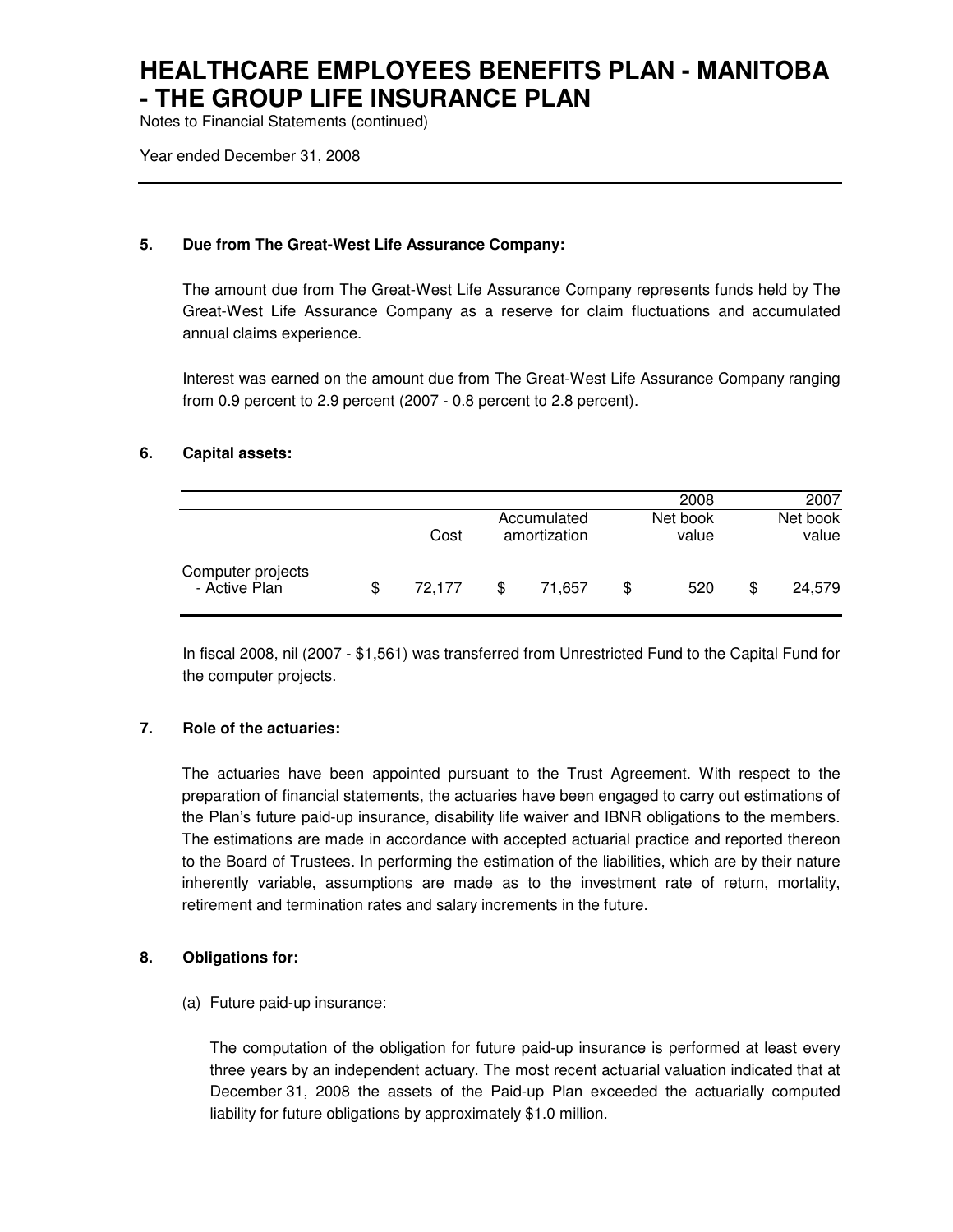Notes to Financial Statements (continued)

Year ended December 31, 2008

### **8. Obligations for (continued):**

(a) Future paid-up insurance (continued):

The assumptions used in determining the actuarial present value of the obligation for future paid-up insurance are management's best estimate and were developed by reference to expected long-term market conditions. Two significant long-term actuarial assumptions used in the valuation were:

- (i) the salary escalation rate was assumed to be 4.5 percent for 2008 and 4.0 percent thereafter;
- (ii) the asset rate of return and discount rate were assumed to be 6.5 percent.

In addition, the actuarial valuation reflects assumptions with regard to mortality, retirement and termination rates.

Since there is no intention of extinguishing the future paid-up insurance obligation in the near term, the obligation is calculated by using the going concern actuarial basis. As underlying conditions change over time, management's best estimate assumptions may also change, which could cause a material change in the actuarial value of the obligation for future paid-up insurance.

(b) Disability life waiver:

The obligation for disability life waiver has been estimated, using the experience tables of the November 2001 Group Life Waiver Study prepared by the Canadian Institute of Actuaries, in the amount of \$11,144,000 (2007 - \$10,332,000). The calculation of the obligation for disability life waiver has been completed by an independent actuary.

(c) Obligation for incurred but not reported (IBNR):

The obligation for IBNR has been established as at December 31, 2008 as an estimate of claims which have been incurred but not reported at the date of the financial statements. The obligation is based on a study of claims during 2006, 2007 and 2008 and the calculation of the obligation has been completed by an independent actuary.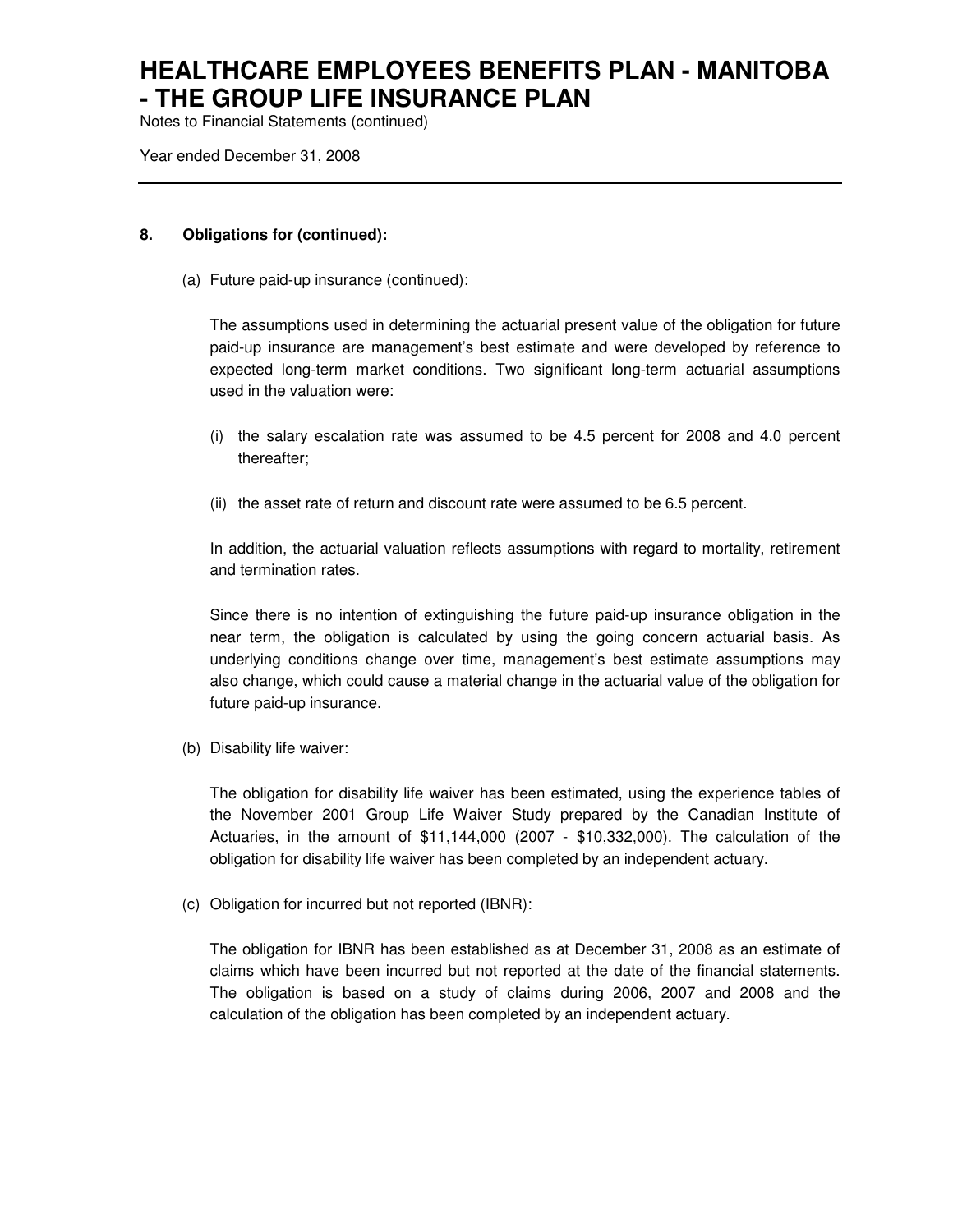Notes to Financial Statements (continued)

Year ended December 31, 2008

### **9. Internally restricted:**

The Board of Trustees has approved the establishment of contribution stabilization reserves and investment reserves. The contribution stabilization reserves have been established at amounts equal to 50 percent of the current year's premiums. The investment reserves have been established at amounts equal to 10 percent of the market value of the investments, for each of the Active Plan and Paid-up Plan.

#### **10. Risk management and fair value:**

- (a) Market risk:
	- (i) Interest rate risk:

Interest rate risk arises from the possibility that changes in interest rates will affect future cash flows or fair values of financial instruments. The Plan's fixed income investments are exposed to the risk that the value of interest-bearing investments will fluctuate due to changes in the level of market interest rates. The Plan's exposure to interest rate risk is concentrated in its investment in the bond pooled funds. To properly manage the Plan's interest rate risk, appropriate guidelines on the weighting and duration for fixed income investments are set and monitored.

The remaining terms to contractual maturity of fixed income investments at December 31 are as follows:

| Less than one year<br>One to five years<br>After five years | \$. | 592.358<br>9.793.952<br>11.882.795 |
|-------------------------------------------------------------|-----|------------------------------------|
| Total market value                                          |     | 22,269,105                         |

As at December 31, 2008, if the prevailing interest rates were raised or lowered by 100 basis points, with all other factors held constant, net assets would likely have decreased or increased, respectively, by approximately \$1.4 million. The Plan's interest rate sensitivity was determined based on portfolio weighted duration.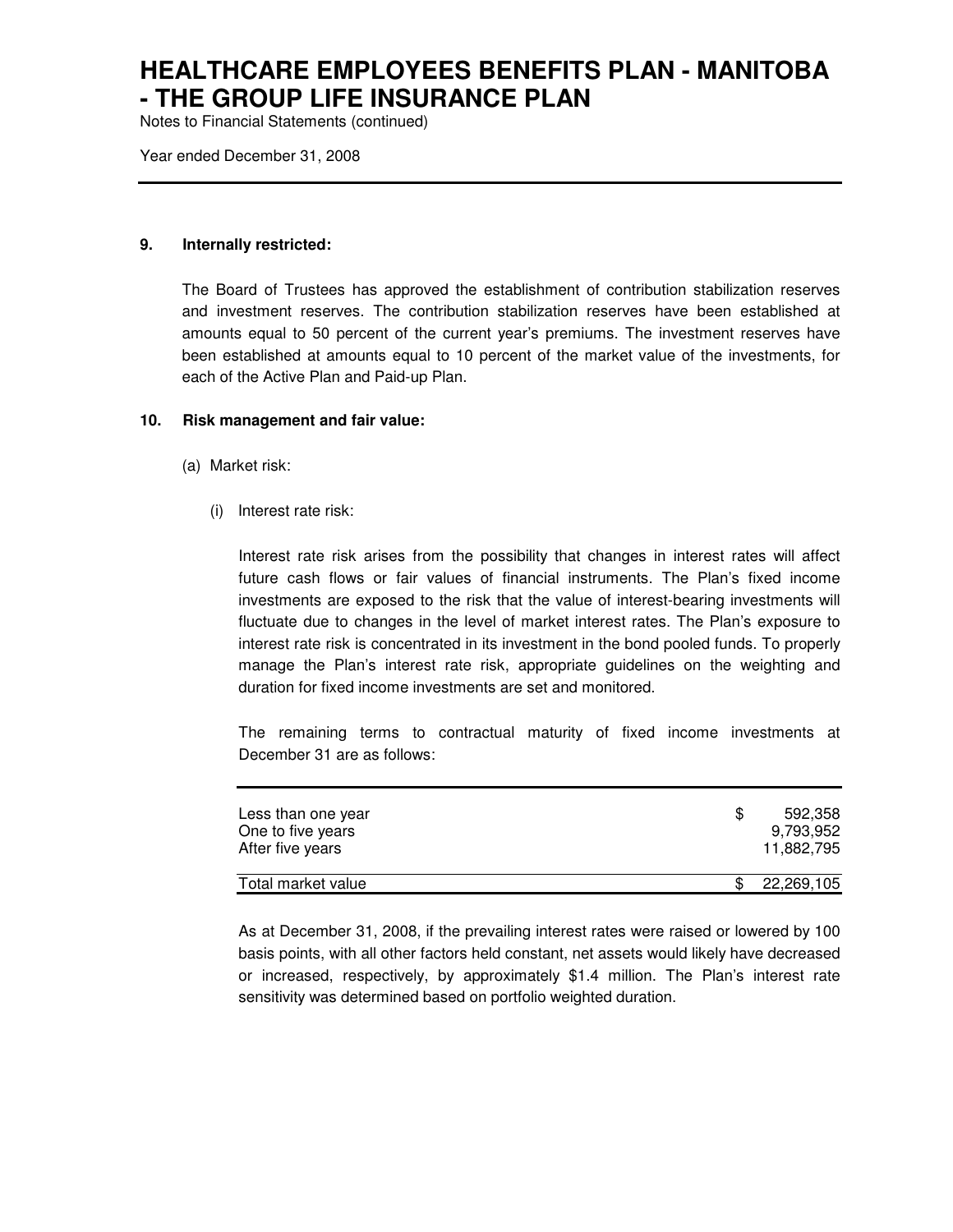Notes to Financial Statements (continued)

Year ended December 31, 2008

#### **10. Risk management and fair value (continued):**

(ii) Foreign currency risk:

Foreign currency exposure arises from the Plan's investment in equity and bond pooled funds, which hold investments denominated in U.S. currency. Fluctuations in the relative value of the Canadian dollar against this currency can result in a positive or negative effect on the fair value of investments. The Plan's foreign currency risk is monitored by the investment manager on a quarterly basis.

The Plan's exposure in investments to foreign currencies to Canadian dollars is shown below:

| As at December 31, 2008 | Actual currency<br>exposure   | ℅            |
|-------------------------|-------------------------------|--------------|
| Canadian<br>US dollar   | \$<br>27,828,936<br>8,099,210 | 77.5<br>22.5 |
|                         | \$<br>35,928,146              | 100.0        |

A 10 percent increase or decrease in exchange rates, with all other variables held constant, would result in a charge in unrealized gains (losses) of \$810,000.

(iii) Other price risk:

The Plan's investments in equity pooled funds are sensitive to market fluctuations. To properly manage the Plan's other price risk, appropriate guidelines on asset diversification to address specific security, geographic, sector and investment manager risks are set by the Board of Trustees and monitored by the investment managers on a quarterly basis. As at December 31, 2008 a decline of 10 percent in equity values, with all other variables held constant, would have impacted the Plan's equity investments by an approximate unrealized loss of \$1.4 million.

(b) Credit risk:

The Plan is exposed to credit risk, which is the risk that a counterparty will be unable to pay amounts in full when due or requested. The Plan's greatest concentration of credit risk is in its fixed income securities. The fair value of the fixed income securities includes consideration of the creditworthiness of the debt issuer. All transactions in listed securities are settled or paid for upon delivery using approved brokers. The risk of default is considered minimal, as payment is made on a purchase once the securities have been received from the broker. For sales transactions, the securities are released once the broker has made payment.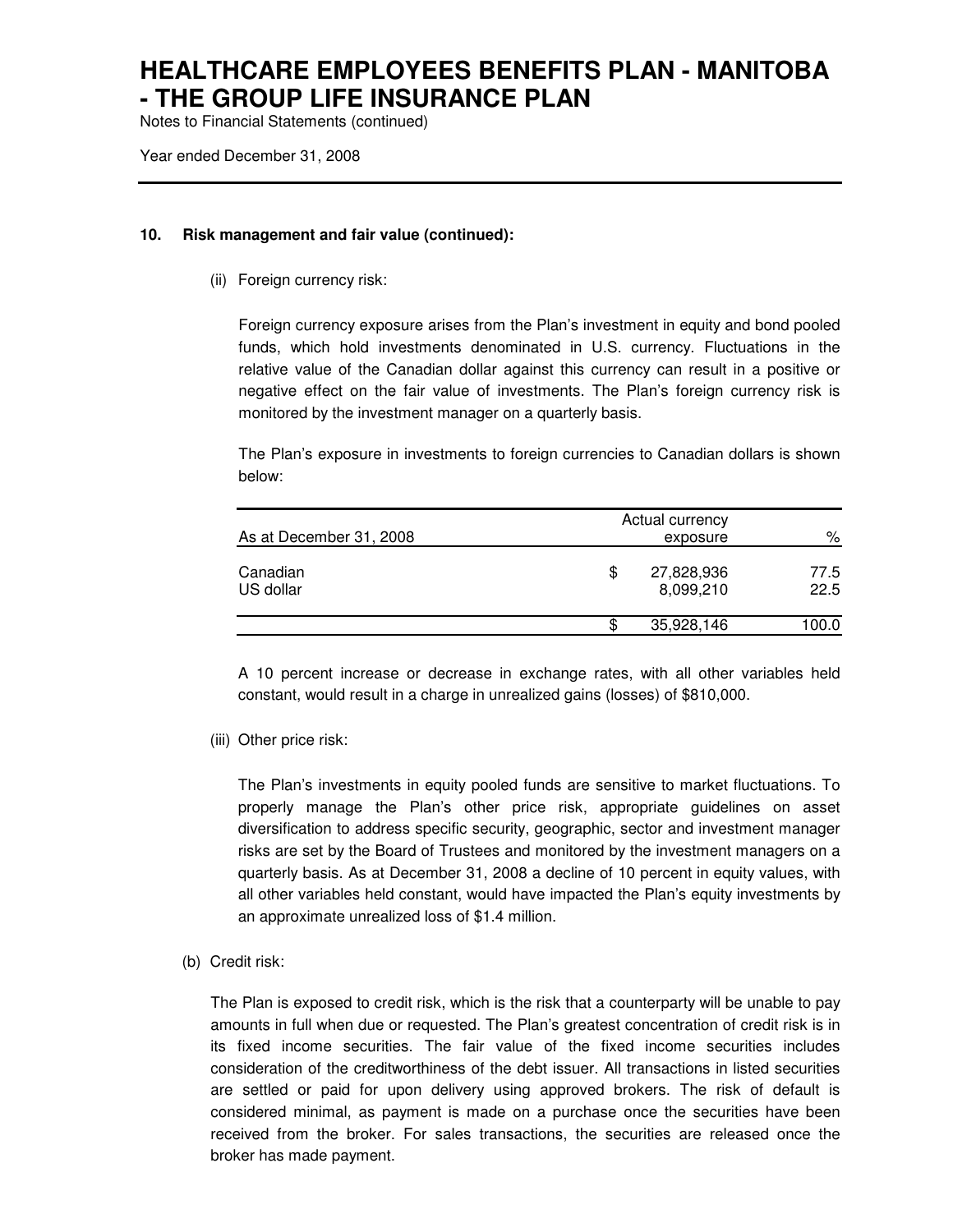Notes to Financial Statements (continued)

Year ended December 31, 2008

#### **10. Risk management and fair value (continued):**

The breakdown of the Plan's bond pooled funds by credit ratings from various rating agencies is presented below:

| Credit rating                                          | Market value                                                     |                                            |  |  |
|--------------------------------------------------------|------------------------------------------------------------------|--------------------------------------------|--|--|
| AAA<br>AA<br>A<br><b>BBB</b><br>Short-term investments | 9,286,217<br>\$.<br>5,723,160<br>6,747,539<br>378,575<br>133,614 | 41.7%<br>25.7%<br>30.3%<br>$1.7\%$<br>0.6% |  |  |
|                                                        | \$22,269,105                                                     | 100%                                       |  |  |

Credit risk associated with premiums receivable is minimized due to their nature. Premiums are collected from participating members through the payroll process. No provision for doubtful premiums receivable has been recorded in either 2008 or 2007.

(c) Liquidity risk:

Liquidity risk is the possibility that investments of the Plan cannot be readily converted into cash when required. The Plan may be subject to liquidity constraints because of insufficient volume in the markets for the securities of the Plan or other securities may be subject to legal or contractual restrictions on their resale. Liquidity risk is managed by investing the majority of the Plan's assets in investments that are traded in an active market and can be readily disposed. The Plan's premiums payable and accrued liabilities and due to HEPP balances have contracted maturities of less than one year.

(d) Claims and premiums risk:

The nature of the unpaid claims is such that the establishment of an obligation is based on known facts and interpretation of circumstances, on a case by case basis, and is therefore a complex and dynamic process influenced by a variety of factors.

Consequently, the establishment of obligations and premium rates relies on the judgment and opinions of a number of professionals, on historical precedent and trends, on prevailing legal, economic, social and regulatory trends and on expectations as to future developments. The process of determining premium rates and reserves necessarily involves risks that the actual results will deviate, perhaps substantially, from the best estimates made.